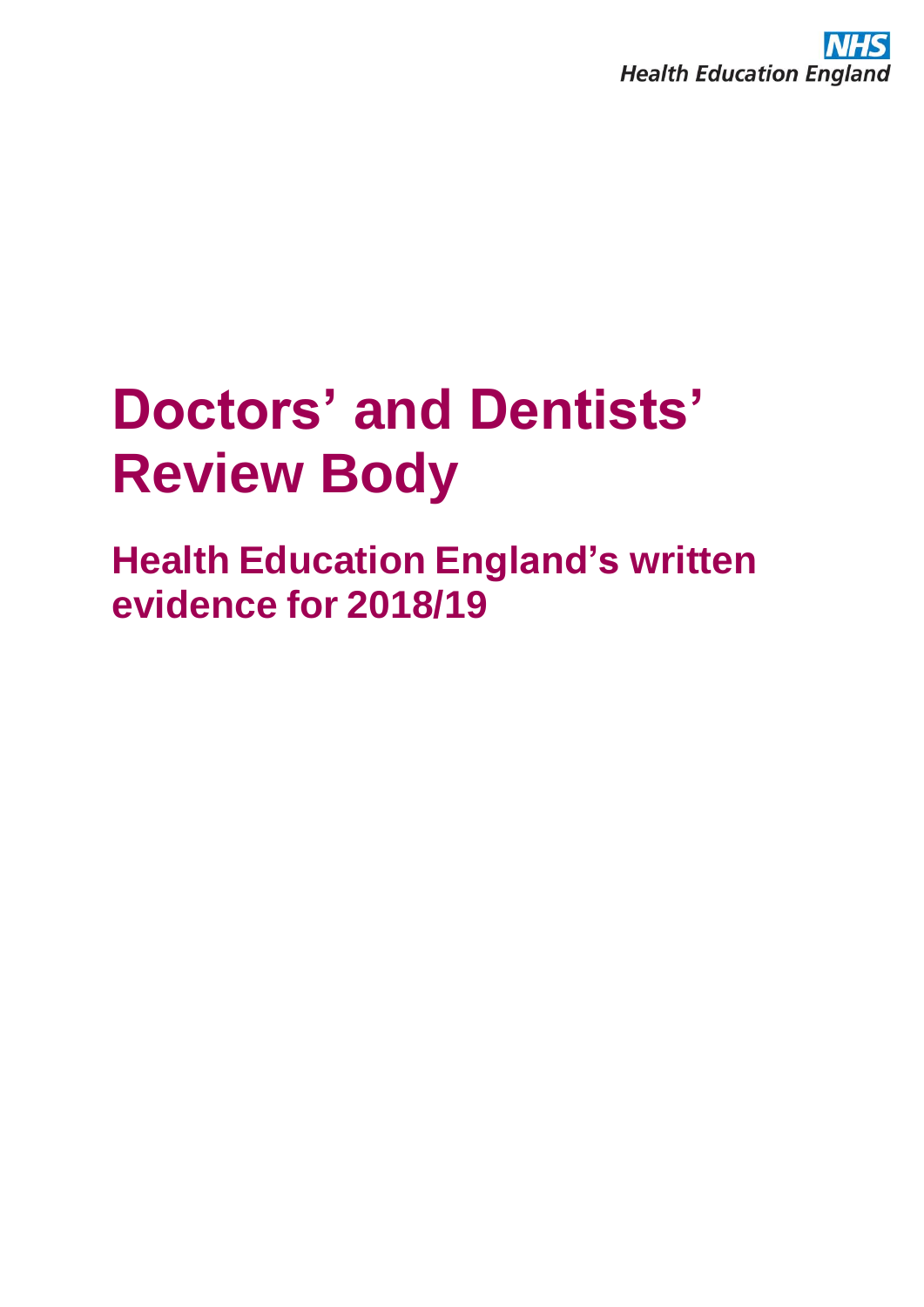# **1 Introduction**

- 1.1 Health Education England (HEE) welcomes the opportunity to once again submit evidence to the Doctors and Dentists' Review Body (DDRB) as part of its national process of gathering evidence from interested parties to inform the recommendations for 2018/19.
- 1.2 HEE exists for one reason only: to help improve the quality of care by ensuring our workforce has the right numbers, skills, values and behaviours to meet the needs of patients. When we were established in 2013, we took over the functions of the former strategic health authorities (SHAs) and their Deaneries for workforce planning, education commissioning and education provision. It was the first time that responsibility for all of these functions were within the same body, and by doing so, our aim was to improve both national consistency and standards and local leadership and decisions.
- 1.3 We recruit doctors and dentists into training and we support the training of a range of multi-professional staff and apprentices. We are also responsible for supporting the NHS Constitution and helping to embed the NHS Values into everyday activity in the NHS.
- 1.4 We are now in our fifth year as HEE, providing the NHS with a single national body with a ring-fenced budget for commissioning education and training places to secure the future workforce. Our four local education and training boards (LETBs), regionally based and employer-led, provide a single strategic forum for their region in which health care economies can come together to discuss and agree plans and actions on the local workforce.
- 1.5 We operate a single system of dispersed leadership, working together to deliver both local and nationwide success. To achieve this we are proud to also work with:
	- The providers of NHS services who are ultimately responsible for employing, maintaining and developing their staff and the quality of care they provide; and
	- Sustainable Transformation partnerships (STPs) and Local workforce Advisory Boards (LWABs); and
	- Other organisations such as commissioners, local authorities and higher education providers.
- 1.6 We also have a wider role working nationally with the Department of Health (DH) and other health Arms' Length Bodies (ALBs) and Non-Departmental Public Bodies, including NHS England, NHS Improvement, the Care Quality Commission and Public Health England. Together, HEE and these organisations developed the [NHS Five Year Forward View](https://www.england.nhs.uk/wp-content/uploads/2014/10/5yfv-web.pdf) which was published in October 2014. The purpose of the Five Year Forward View is to articulate why change is needed, what that change might look like and how we can achieve it. The Five Year Forward View was refreshed in March 2017 with the publication of the Next Steps On The [Five Year Forward View](https://www.england.nhs.uk/wp-content/uploads/2017/03/NEXT-STEPS-ON-THE-NHS-FIVE-YEAR-FORWARD-VIEW.pdf) which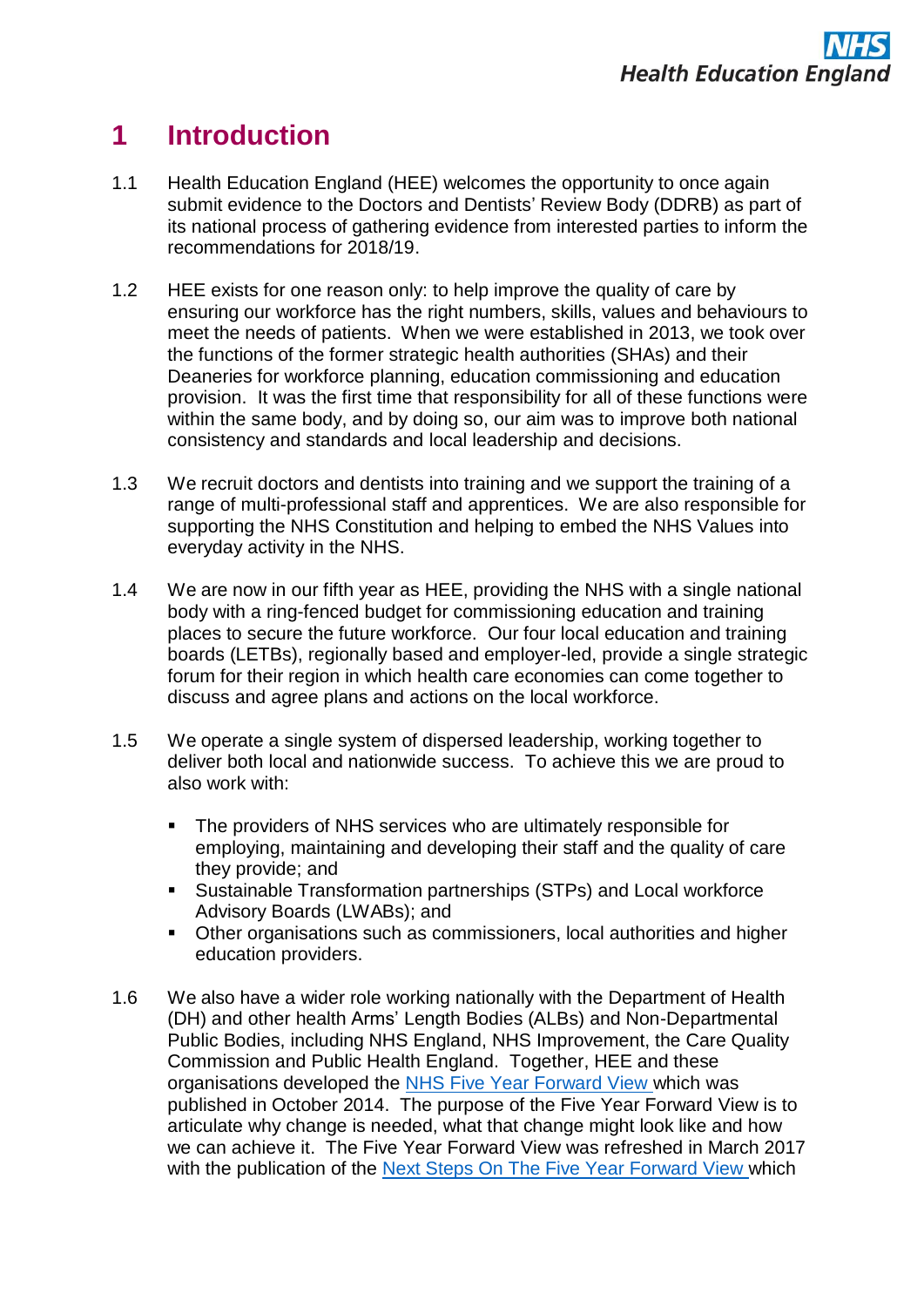acknowledged the progress that had been made but highlighted the emerging pressures within the service and refocused the Five Year Forward View priorities in the light of this.

- 1.7 In October 2017, HEE was asked to lead the development of the first NHS Workforce Strategy for over 25 years, in recognition of the need for further coordination at national level to ensure that the issues facing the NHS with regard to the supply and development of staff were discussed, and actions agreed, with a broad range of national, regional and local stakeholders. (See section 3).
- 1.8 The development of the draft strategy has been a priority for HEE, and much of the evidence and commentary that would routinely be supplied to the pay review bodies is contained within the draft document. As a result, our formal evidence for 2017/18 is of a different nature and we welcome the opportunity to discuss the draft with Review Body members, and to use that discussion as part of our formal consultation on the Strategy itself.

# **2 Background**

- 2.1 During 2017, HEE undertook a significant reorganisation as a result of the funding changes announced by the Government in the Comprehensive Spending Review in November 2015. Within these changes, it is important to re-emphasise that significant areas of our responsibilities remain the same. We have retained our statutory responsibility for continuing to improve the quality of education and training of health care staff, and to ensure the sufficient supply of the future workforce.
- 2.2 In tandem with this, our focus on the future, alongside our need to ensure that excellent education and training is being delivered today, remains as important as ever. However, our operating model was revised as a result of this, with more focus on the NHS workforce of today, with our regional and national teams taking forward aspects of our core portfolio.
- 2.3 In 2016, we reduced the number of our local education and training boards (LETBs) from 13 to 4, and at the same time we renewed our focus on the 4 regions as a result of this. We have also supported the introduction of Sustainability and Transformation Plan areas (STPs), bringing health and care providers (and appropriate ALB leads) closer together at local level.
- 2.4 We have seen a consequent change in role for HEE's 13 local offices and the staff that lead local services. There is now a new focus on HEE as the centre of expertise on workforce intelligence and data and the potential to act as a catalyst for, and a co-ordinator of, the cross-system changes required insofar as they relate to the NHS workforce.
- 2.5 In the light of changes to our commissioning role, the reductions in our running cost budgets and the place-based planning emerging from the NHS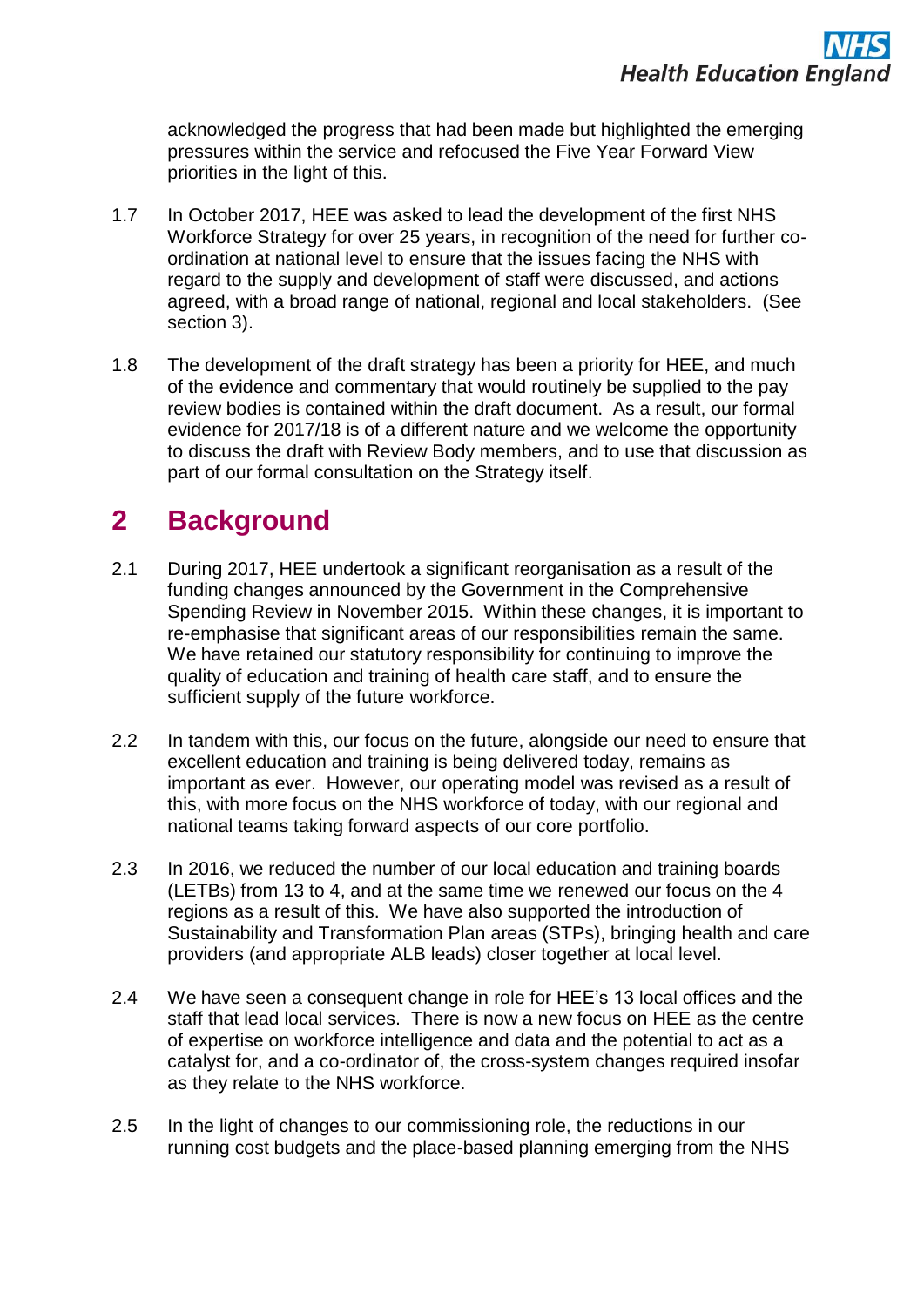Five Year Forward View, we have worked with staff and stakeholders to develop five revised over-arching corporate objectives for HEE:

- **Thinking and leading** we will lead thinking on new workforce policy solutions in partnership with the Department of Health and others as appropriate to support high quality and sustainable services;
- **Analysing and influencing** we will use high quality data, evidence, advice and workforce expertise to influence the delivery of NHS priorities;
- **Changing and improving** we will design and respond positively to innovative recruitment, retention, development and transformation initiatives locally, regionally and nationally which change and improve NHS services and quality of care;
- *Delivering and implementing* we will deliver high quality education and training, implement our Mandate and support partner-led programmes to improve the quality of care and services;
- *Focusing on tomorrow* we will strategically focus on the future including new roles and pathways to the professions and helping the NHS workforce embrace new technology.
- 2.6 The structures and operating models that we have now implemented are all predicated on the following;
	- That we have taken a fresh look at how our functions and services might be delivered, and how they can be improved as part of this process.
	- That we are responding to system changes, such as the requirement to better support STPs and the impact of HEE's reduced role in non-medical education commissioning.
	- That we will continue to work on the basis of doing what can best be done once (nationwide) or four times (regionally) or more (at local or STP level).
	- That we continue to learn from changes elsewhere within HEE or the wider NHS, or beyond.
	- That we continue to maintain quality while we look to develop capacity and capability, albeit in a different way.
	- That we must deliver our Mandate.
	- That we ensure that the changes we make are safe for our staff, for our trainees and learners, and for patients of the NHS.
- 2.7 HEE's key areas of responsibility have changed as a result of the Comprehensive Spending Review and government policy around education, but we have retained our core business around the delivery of postgraduate medical and dental education, from recruitment, education provision and assessment including the Annual Review of Competence Progression (ARCP) process through to learner support, including focused performance support and faculty support and development.
- 2.8 We have taken the opportunity to highlight that our transformation offer in STPs, through the Local Workforce Action Boards (LWABs) must be a priority.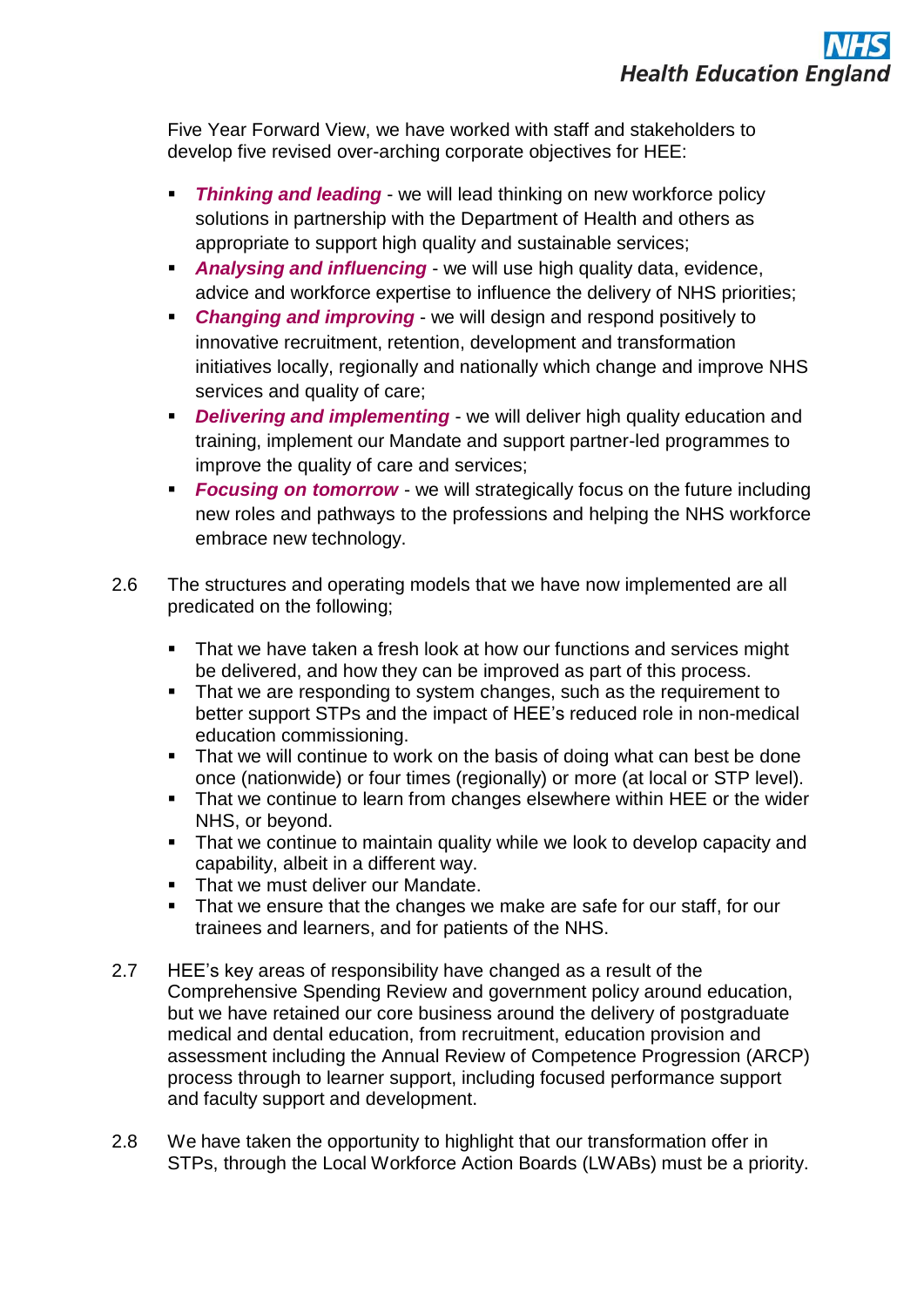We have developed LWABs to support local communities (through their STPs) to help to bridge the quality, finance and safety gap across the NHS. The LWABs are chaired by senior executives on behalf of the STP and cochaired with members of HEE's Senior Management Team.

- 2.9 Our role in supporting workforce transformation is key to ensuring that local action is being taken to ensure:
	- $\checkmark$  The availability of workforce intelligence
	- $\checkmark$  A supply pipeline for the identified future workforce
	- $\checkmark$  That workforce development and transformation enablers are in place
	- $\checkmark$  That quality is built into every aspect of education and training
	- $\checkmark$  That a focus on leadership and organisational development is embedded across the STP.
- 2.10 The transformational role that we are leading on through the LWABs is critical to both the success of HEE and the Five Year Forward View. The principles for our redesign were:
	- The creation of regional services providing dedicated knowledge and skills hubs
	- Consistent quality in the provision of services to trainees, NHS providers and other key stakeholders
	- Alignment of resources and expertise to support STPs
	- **Future proofing of services following the Comprehensive Spending Review**
	- **Commonality and consistency in approach to ways of working**
	- Driving efficiency through doing things once nationally, once regionally or locally where service delivery requires.
- 2.11 These are all needed in order to ensure:
	- $\checkmark$  A greater connection between national policy and regional delivery
	- $\checkmark$  Strengthening Mandate delivery through national and regional transparency
	- $\checkmark$  Maintaining and developing local responsiveness
	- $\checkmark$  Supporting the delivery of 5YFV and thematic sub groups
	- $\checkmark$  Supporting the STPs through the LWAB infrastructure
	- $\checkmark$  Better affordability and reduced duplication across the regions
	- $\checkmark$  Improved collaboration with NHS England (NHSE) and NHS Improvement (NHSI).
- 2.7 In order to achieve better alignment with our key partners in NHSE and NHSI, our model for this part of the business needed to operate on the same footprint as the other ALBs, as far as is practicable. HEE's Local Directors are the key account managers for the STP footprint and the consequent transformation agenda and will support the delivery of Workforce Transformation through the LWABs. In order to this, going forward we will;
	- **FICUM** Focus and shape the resource requirements for Workforce Transformation through an internal consultancy approach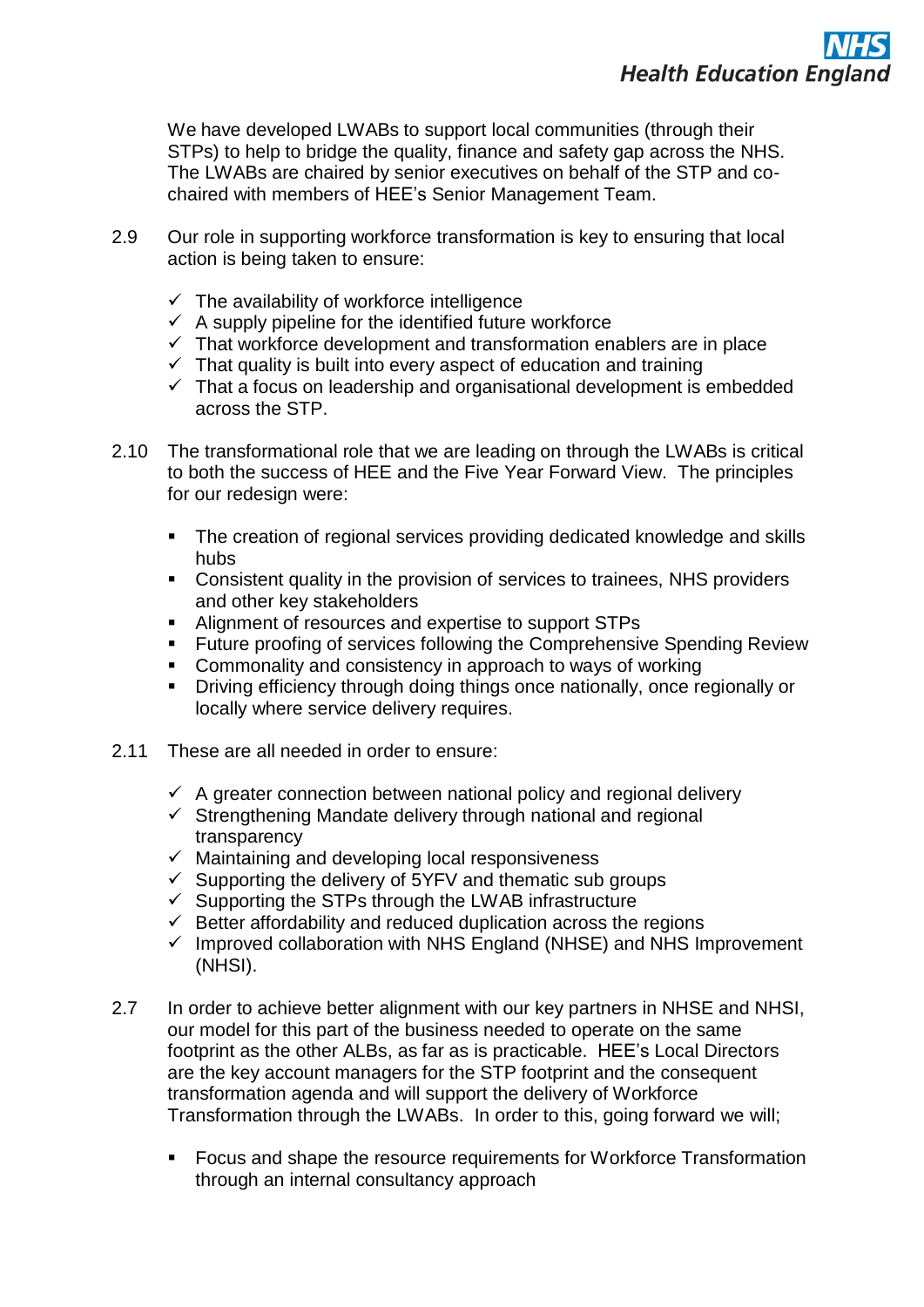- Set out the regional delivery of workforce planning
- Set out the regional delivery of non-medical commissioning and arrangements for medical commissioning
- Set out the relationships and communications with other customer facing regional services
- Agree the service and account management arrangements to support this.

### **3 Facing the Facts, Shaping the Future**

- 3.1 The NHS needs radical action to improve working conditions, boost training and retention and become a 'model employer' for staff. [Facing](https://www.hee.nhs.uk/sites/default/files/documents/Facing%20the%20Facts%2C%20Shaping%20the%20Future%20%E2%80%93%20a%20draft%20health%20and%20care%20workforce%20strategy%20for%20England%20to%202027.pdf) the Facts, Shaping the Future, A [health and care workforce strategy](https://www.hee.nhs.uk/sites/default/files/documents/Facing%20the%20Facts%2C%20Shaping%20the%20Future%20%E2%80%93%20a%20draft%20health%20and%20care%20workforce%20strategy%20for%20England%20to%202027.pdf) for England to 2027 is a whole national system consultation document, produced by HEE with content from NHS England, NHS Improvement, Public Health England, the Care Quality Commission, National Institute for Clinical Excellence and the Department of Health.
- 3.2 The draft strategy looks at the challenges faced by the health and care system, charting the growth in the NHS workforce over the last five years while also setting out the critical workforce challenges that will be faced over the next decade. The strategy is a draft document with a number of areas that are now being consulted upon widely, up until the end of March 2018. A final report will then be produced for July 2018 to coincide with the NHS  $70<sup>th</sup>$ anniversary, as the first comprehensive health and care workforce strategy in over 25 years.
- 3.3 While the NHS is employing more staff now than at any time in its history, with significant growth in newly-qualified staff from 2012 across the majority of professional groups, the report concludes that more must be done to keep up with increased demand as the population expands and grows older. It responds by setting out a range of measures to improve productivity, boost training and retention, open up new routes into nursing and prepare the future workforce for technological advances such as genomics, artificial intelligence and digital robotics, which are poised to transform modern medicine.
- 3.4 Among the specific measures are:
	- targeted retention schemes to encourage staff to continue working in healthcare, including support for local NHS organisations on how to improve retention rates, an expansion of the nursing Return to Practice scheme and efforts to encourage European nationals to stay by ensuring a streamlined, user-friendly service for obtaining settled status
	- improvements to medical training and how junior doctors are supported in their careers, with a greater emphasis on producing more doctors in areas where there are the biggest shortfalls, including general practice and psychiatry, and on-going efforts to improve the working practices of doctors in training, such as improving access to training opportunities and better communication around rotations and shift patterns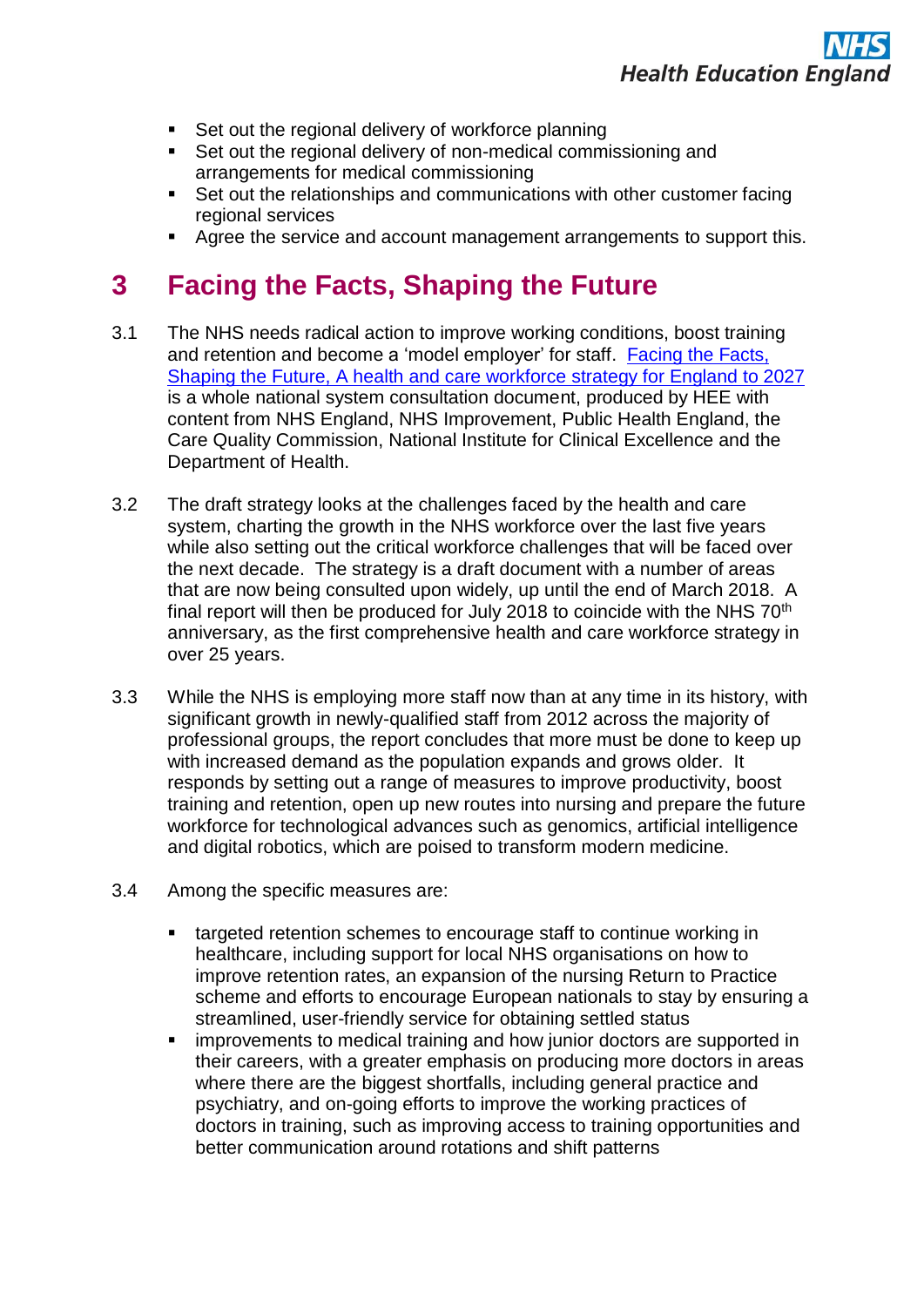- a far-reaching technology review across England, led by Professor Eric Topol looking at how advances in genomics, pharmaceuticals, artificial intelligence and robotics will change the roles and functions of clinical staff over the next two decades and what this will mean for future skills and training needs – this will build on existing schemes to improve the digital skills of the healthcare workforce, including the launch of the Digital Academy in January 2018
- making the NHS a more inclusive, 'family-friendly' employer the strategy also acknowledges the changing shape and expectations of the NHS workforce, with more people wanting flexible working practices to enable them to balance work and family life. It concludes that NHS organisations will need to develop an employment offer that remains attractive for all staff.
- the draft strategy looks at the major workforce plans for the Five Year Forward View priorities: cancer; mental health; maternity; primary and community care; and urgent and emergency care.
- 3.5 While acknowledging the increasing demand from patients and increasing pressure on NHS staff, and the fact that up to 42,000 posts in nursing, midwifery and the allied health professions are not currently filled by substantively employed staff, it also reveals that:
	- the number of clinicians substantively employed since 2012 has risen by 40,000, a rise of over 7 per cent;
	- there has been an unprecedented programme of expansion in training over the past three years;
	- medical and nursing undergraduate places will both rise by 25 per cent;
	- we are now seeing the highest-ever number of people entering GP training in the history of the NHS;
	- NHS workforce vacancies reduced by up to 9.8 per cent during 2016/17; and
	- this reduction, combined with successful measures to control agency spending, has released £700 million in savings for the service.

# **4 Key issues for the DDRB**

- 4.1 Our intention in the submission of this year's evidence is to point the review body towards the content of the draft Workforce Strategy. Whilst the whole document will be of interest to review body members, and to the staff supporting the review bodies, Chapter 8 ('Developing the NHS workforce') looks at each of the core professional groups, with pages 99 to 104 and pages 115 to 119 focusing in particular on medical and dental staff respectively.
- 4.2 The sections in the Workforce Strategy referred to in 4.1 above address each of the following areas in turn:
	- The long-term supply of staff, and the growth of the consultant workforce
	- Reforming post graduate training